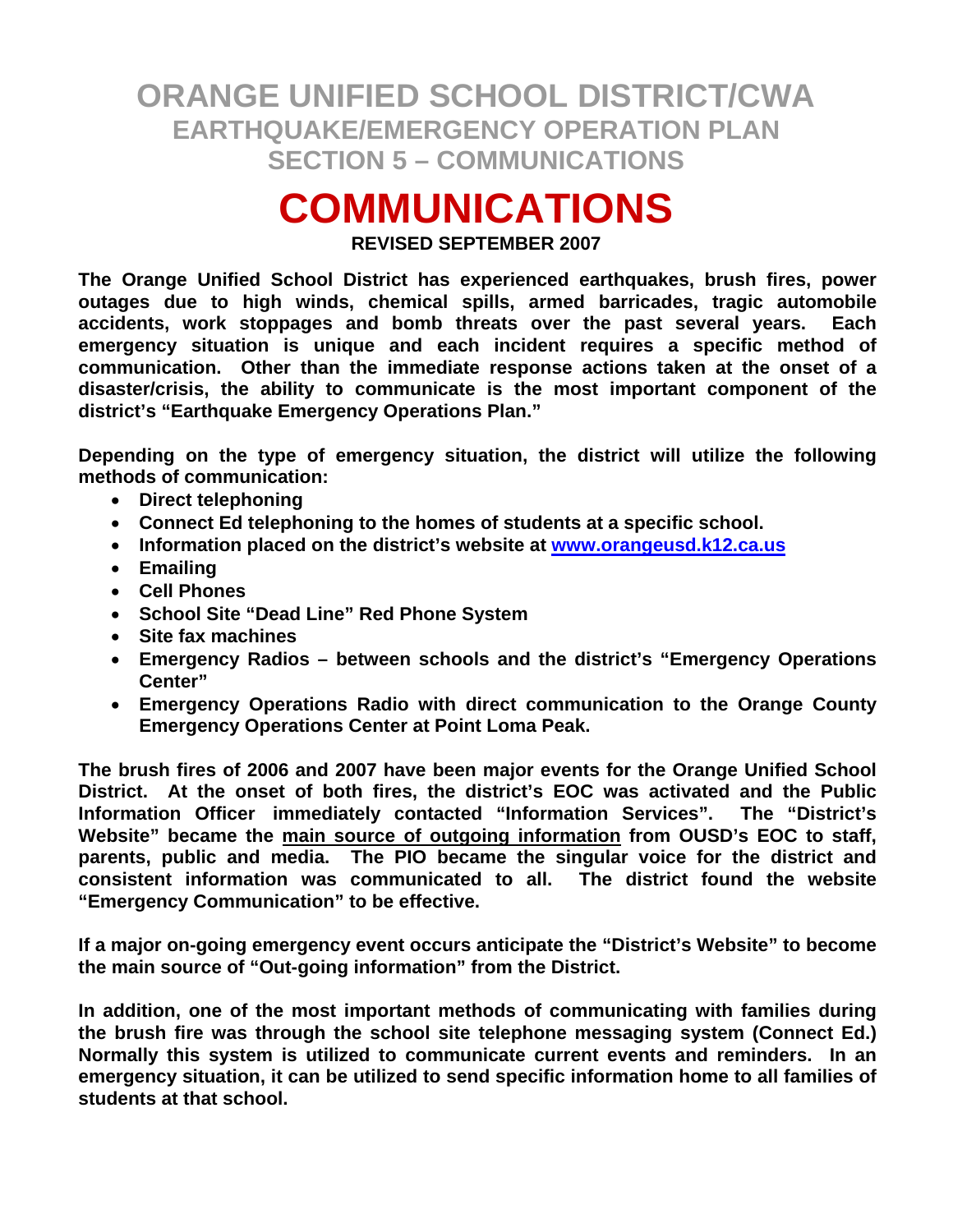# **EMERGENCY COMMUNICATIONS**

There are basically two types of communication needed during an emergency situation:

- (1) Under SEMS/NIMS, it is imperative that through out the command structure accurate, concise, effective communication occurs at all levels.
- (2) (2) In all major events, the District will assign a "Public Information Officer (PIO)" to communicate with the media. **Unless directed otherwise, refer all media requests to the designated PIO.**

**Effective communications is essential in times of emergency:** In the event of a major earthquake, it is realistic to expect that school sites may need to be self sufficient for up to 72 hours. Also, it is realistic to anticipate freeway, bridge and road closures that will seriously impact the district's ability to provide immediate relief.

Radio communications may be the most important link between (1) the district's Emergency Operations Center and the school site's Incident Command System, (2) the district's Emergency Operations Center and local fire/police departments, and (3) the district's Emergency Operations Center and Orange County's Emergency Operations Center.

The Orange Unified School District expects all sites to successfully participate in regularly scheduled radio communications tests and to practice the proper protocol that will be used in event of a major disaster. This section contains District "Radio Protocol" and test procedures. The protocol is not complicated and will use everyday terminology. This will promote clarity in a time of potential chaos.

During an emergency, it is especially challenging and important to communicate accurate information clearly to the target audience. Disaster victims generally look for someone who can communicate valuable guidance, provide leadership, and lead them in problem solving. When you successfully fill that role, you act to reassure victims that their government and private organizations are working toward community recovery.

Finely tuned communication skills are also important tools during the emergency planning phase when educating the public about preparedness.

**Emergency vs. Day-to-Day Communication:** Whenever we communicate, we must consider the differences between emergency and day-to-day communications. These differences are described briefly in the points that follow: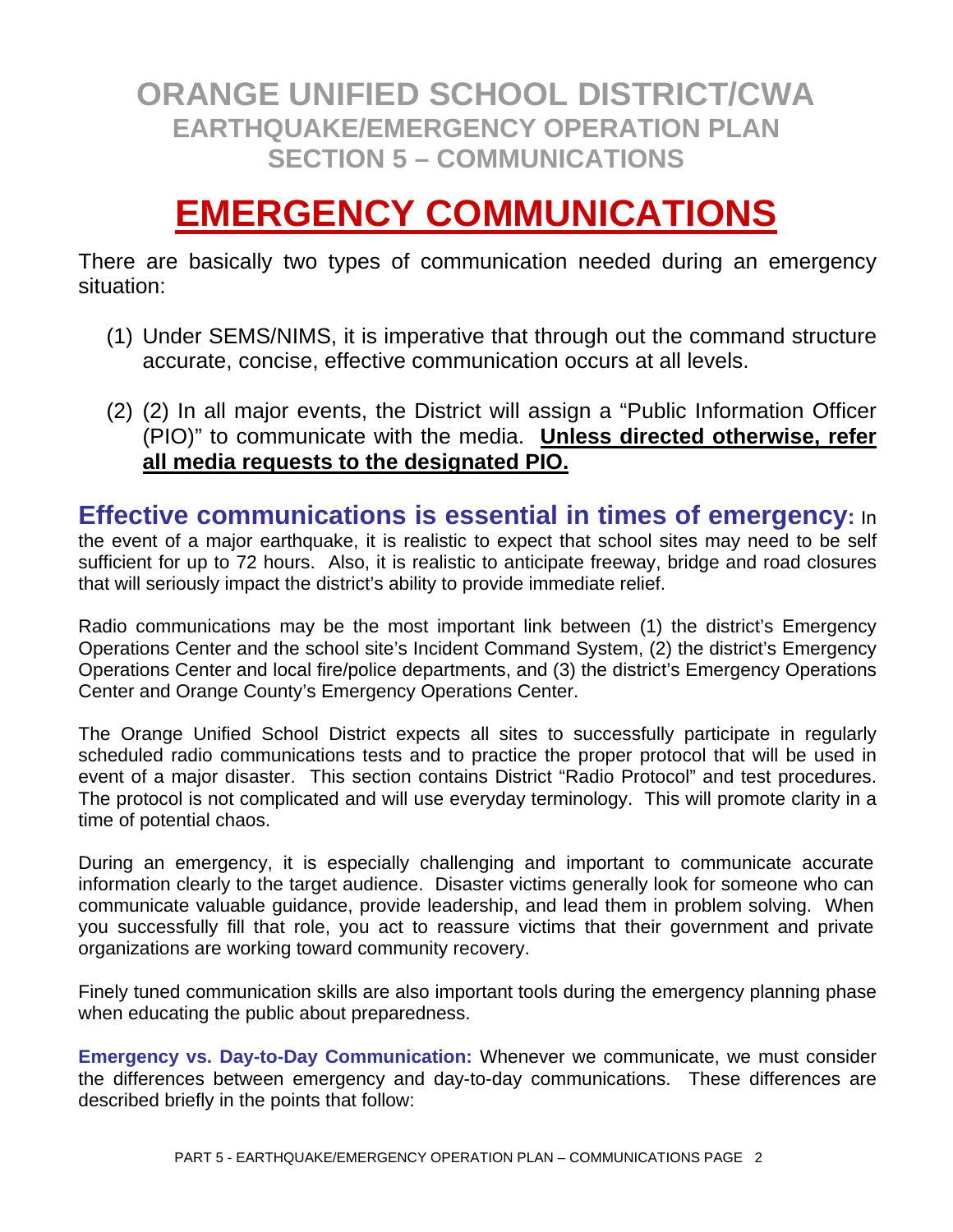- Emergency information is important. Studies show that during an emergency, information is as critically important to people as food or water. Not only can accurate information mean the difference between life and death, it can provide reassurance that response and recovery are truly underway.
- Timeliness is essential. If official answers are not available, rumor and speculation quickly fill the information vacuum. Then, not only must you disseminate correct information, but you also need to counter the misinformation that circulated.

**Barriers to Communication:** It is more difficult for people to hear messages during an emergency. Stress, change of routine, and lack of sleep all can be hurdles to overcome when communicating during emergencies. Partner with others to ensure that all messages are consistent.

There may be many responders participating in the emergency. It is important that information is shared and that information made public "speaks with one voice." **Make sure your message is clear.** When communicating in an emergency, you should always:

- Present the information in sequence; present the reason for the message, the supporting information, and the conclusion.
- Avoid jargon, codes, and acronyms.
- Use common names for all personnel and facilities.
- Omit unnecessary details.
- Speak in sync with other related authorities.
- Word the message precisely, making every word count.

**Types of Communications**: Communication media range in complexity from handwritten notices to international satellite broadcasts. The communication tools most frequently used in emergencies and the advantages of each type are listed below:

**Emergency Alert System (EAS):** The EAS is an established communication method that warns a community quickly of impending dangers. All local partners should be well versed in the use of warning tones, crawl messages (a message that moves across the bottom of a TV screen), cable television override, National Oceanic and Atmospheric Administration (NOAA) weather radios, and other warning technologies linked to EAS.

**Oral Communication:** Oral communication is fluid and dynamic, and is shaped by both the speaker and the audience. Oral communication is enhanced by nonverbal communication such as body language and tone of voice.

Types of oral communication include:

- Individual briefings.
- Phone conversations.
- Public speeches.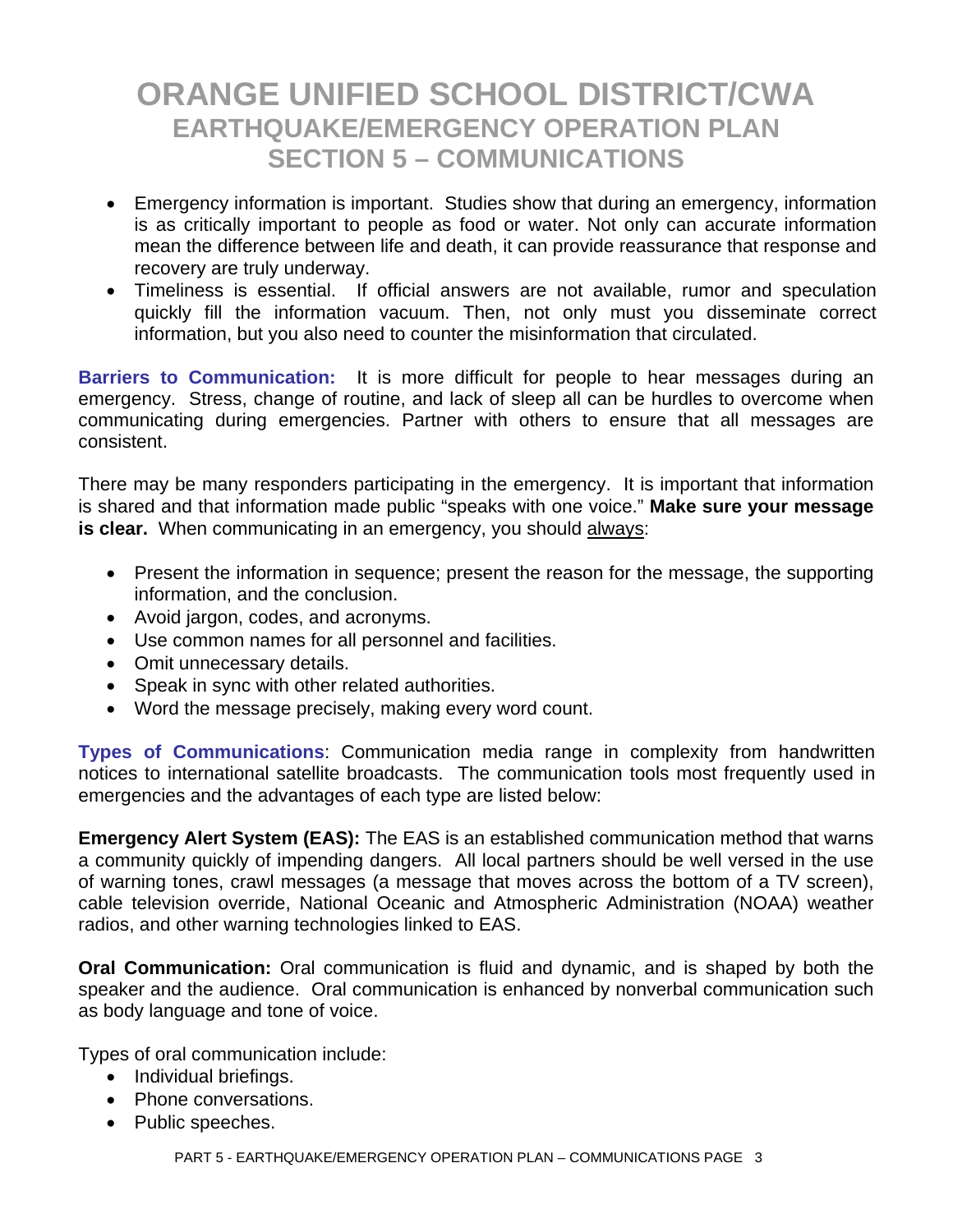• On-air interviews.

#### **Public Service Announcement** (radio and/or television)

**Print Communication:** In many emergency situations, it is best to use written communication. Never underestimate the value of documentation. It allows the information to:

- Be consulted in the future.
- Exist independent of human memory.
- Be reviewed and revised before it is delivered.
- Be passed on intact to a second audience.

#### **Types of print communication include:**

- Fax
- E-mail
- Public notice
- Fact sheet or flier
- Press release
- Feature article

# **O.U.S.D.'s Radio System**

Each site has been issued a Kenwood TK-940 land mobile radio transformer and receiver. Please read your radio's operation manual and then place the manual in the appendix of you site's disaster book.

#### **The radio has three (3) channels. The three (3) channels are as follows:**

- Channel 1: Emergencies
- Channel 2: Maintenance and Operations
- Channel 3: Transportation

Unless notified, all sites will remain tuned in to **Channel 1-Emergencies**.

# **DO NOT USE THE BAND WITH T/A EMERGENCY T/A WILL ONLY REACH A SHORT DISTANCE. "EMERGENCY" SHOULD BOUNCE OFF THE REPEATER AND REACH THE DISTRICT'S EOC RADIO & OTHER SCHOOLS.**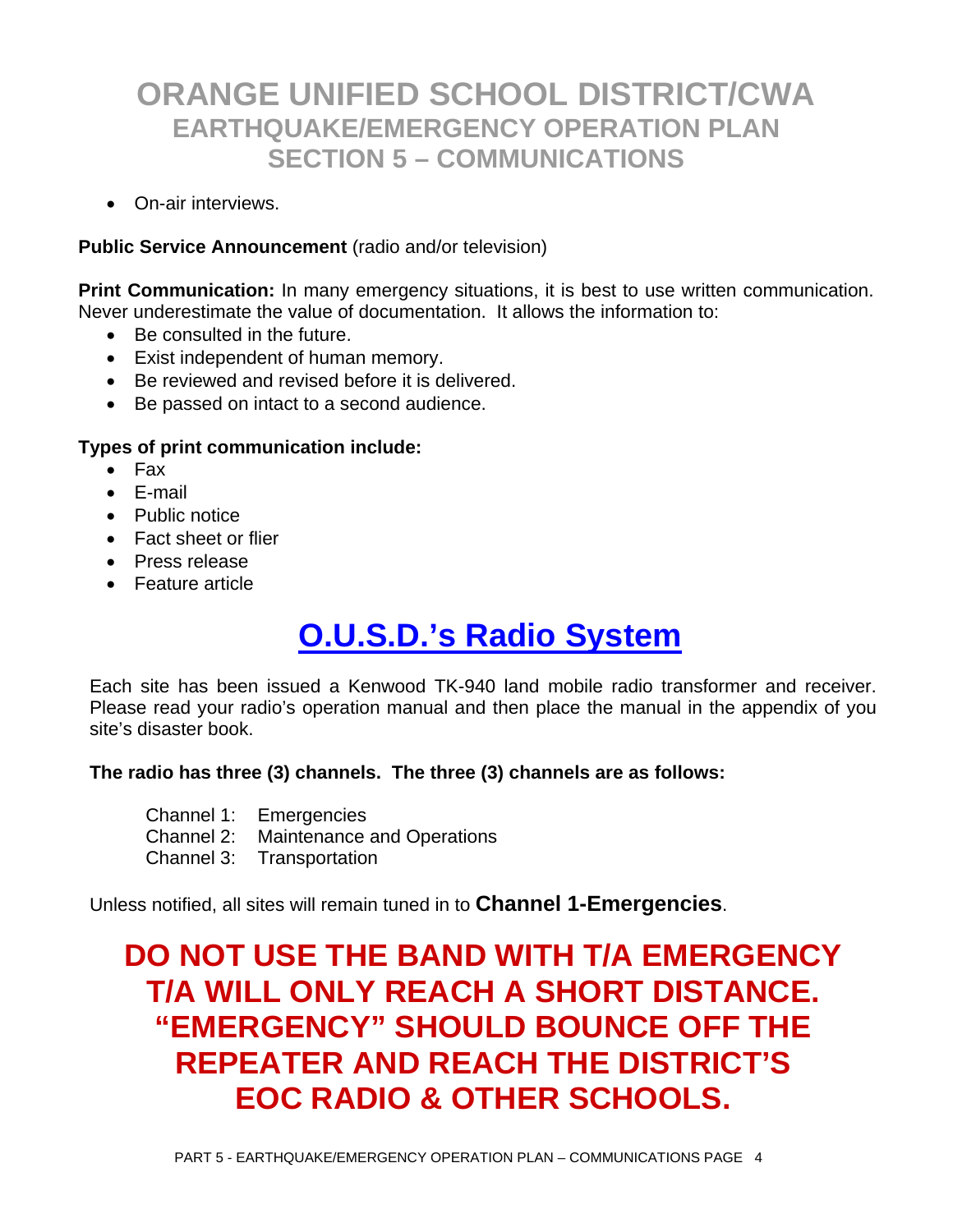Unless notified, the District's EOC shall serve as the Emergency/Crisis/Response Communication Center for all sites.

The radios are valuable and should be stored in a location where they may not be stolen. However, please do not store the radio in a location that would be inaccessible in times of an emergency. **Please keep in mind that numerous sites are used before and after office hours for programs, such as child care, athletic events, drama practices, etc.** All key staff members should be aware of the radio's location, have basic knowledge to accessing the radios, and the communications protocol.

**Please Note:** In a time of emergency, the "School Bus" transportation radio systems may be invaluable and may be the best means of communication. If buses are on your campus and a major event occurs, consider using transportation's radios as a means of communication.

## **Remember, your site radio is to remain plugged in, accessible and charged at all times!**

#### **DISTRICT OFFICE "LOW-BAND" EOC RADIO:**

In addition to the Kenwood TK-940 radios, the District Office maintains a low band radio that communicates directly to and from the Orange County Emergency Operations Center at Point Loma Ridge. The District participates monthly in a test of the Orange County Emergency Radio System.

### **RADIO COMMUNICATION EARTHQUAKE, DISASTER PREPAREDNESS PLAN - EMERGENCY RADIO PROTOCOL:**

**The following information contains the radio communication protocol to be used in the event of a major incident/disaster (REMEMBER, IT IS ALWAYS BEST TO HAVE SOMEONE ATTEMPT TO CONTACT 9-9-11. IN ADDITION TO MAKING CONTACT USING CELL OR OFFICE PHONES. HOWEVER, THE DISTRICT RADIO MAY BE THE ONLY MEANS OF CONTACT IN A MAJOR EARTHQUAKE):**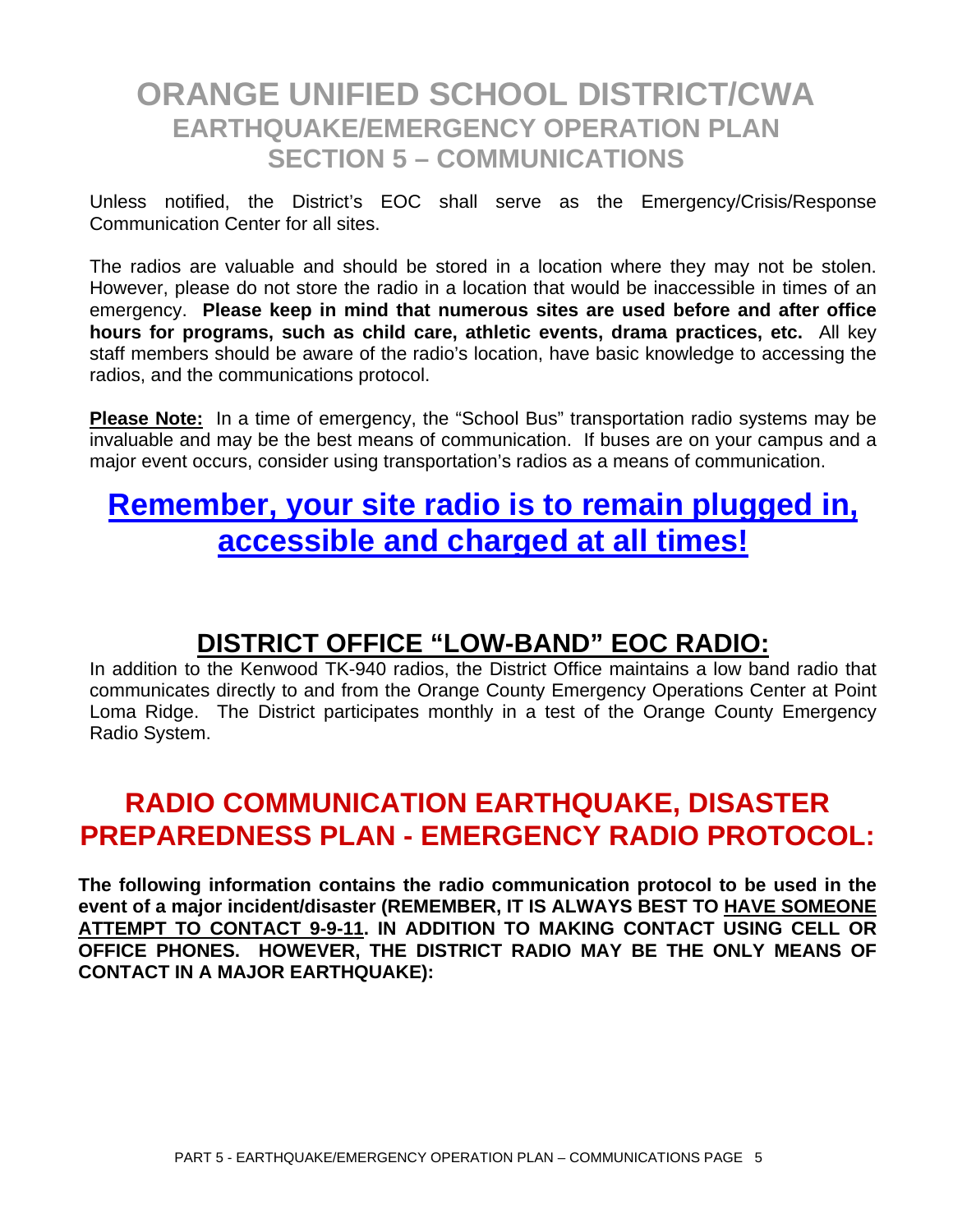### **IMMEDIATE RESPONSE BY SITE**

- 1) Immediately initiate the District's "EARTHQUAKE, DISASTER PREPAREDNESS PLAN" and take appropriate action (Lockdown, Evacuate, establish ICS/School Site, establish EOC/District).
- 2) Identify any major "life/death/fire" emergency services that are immediately needed.
- **3) Immediately, assign a team member to make contact via the District's emergency radio and report all life threatening emergency needs. The report should be specific (name of school, type of emergencies, number of injuries, status – DO NOT NAME INDIVIDUALS).**
- 4) Appraise the status of the unaccounted.
- 5) Identify any emergency services that are needed, but are not life threatening.
- 6) Make an assessment of injuries and medical needs.
- 7) Assess the facilities and identify immediate needs. Make certain to include any special programs, **CHILD CARE** or any other on site usage.

### **IMMEDIATE RESPONSE BY DISTRICT "BE BRIEF AND TO THE POINT IN ALL COMMUNICATIONS, DO NOT TIE UP THE LINES NEEDED BY OTHERS"**

- (1) The District will immediately set up radio base next to EOC.
- $(2)$  The District will establish radio contact and identify itself.
- (3) The District will make the following statement: **At this time, only OUSD sites with immediate needs for LIFE/DEATH/FIRE EMERGENCY SERVICES are to make radio contact. Only one site can be heard at a time. Do not jam the airways. Remain calm and patient. Make certain that the District confirms the name of your school and your site's needs. All schools without LIFE/DEATH/FIRE EMERGENCY SERVICE are to maintain radio silent. (District receives site needs and confirms contact.**
- (4) The District will occasionally announce **"BREAK".** At that time all radio communication will halt temporarily and then resume on voice.

### **SECONDARY RESPONSE BY DISTRICT**

- (1) Once all major life/death/fire emergency needs have been received, the District will make the following statement: This is the Orange Unified School District's emergency radio system. At this time in alphabetical order, all elementary school sites are to radio in their emergency status. Wait until your school site is called before reporting. (Repeat once)
- (2) Go ahead (State the name of the first elementary school).
- (3) Go ahead (State the name of the first middle school).
- (4) Go ahead (State the name of the first high school).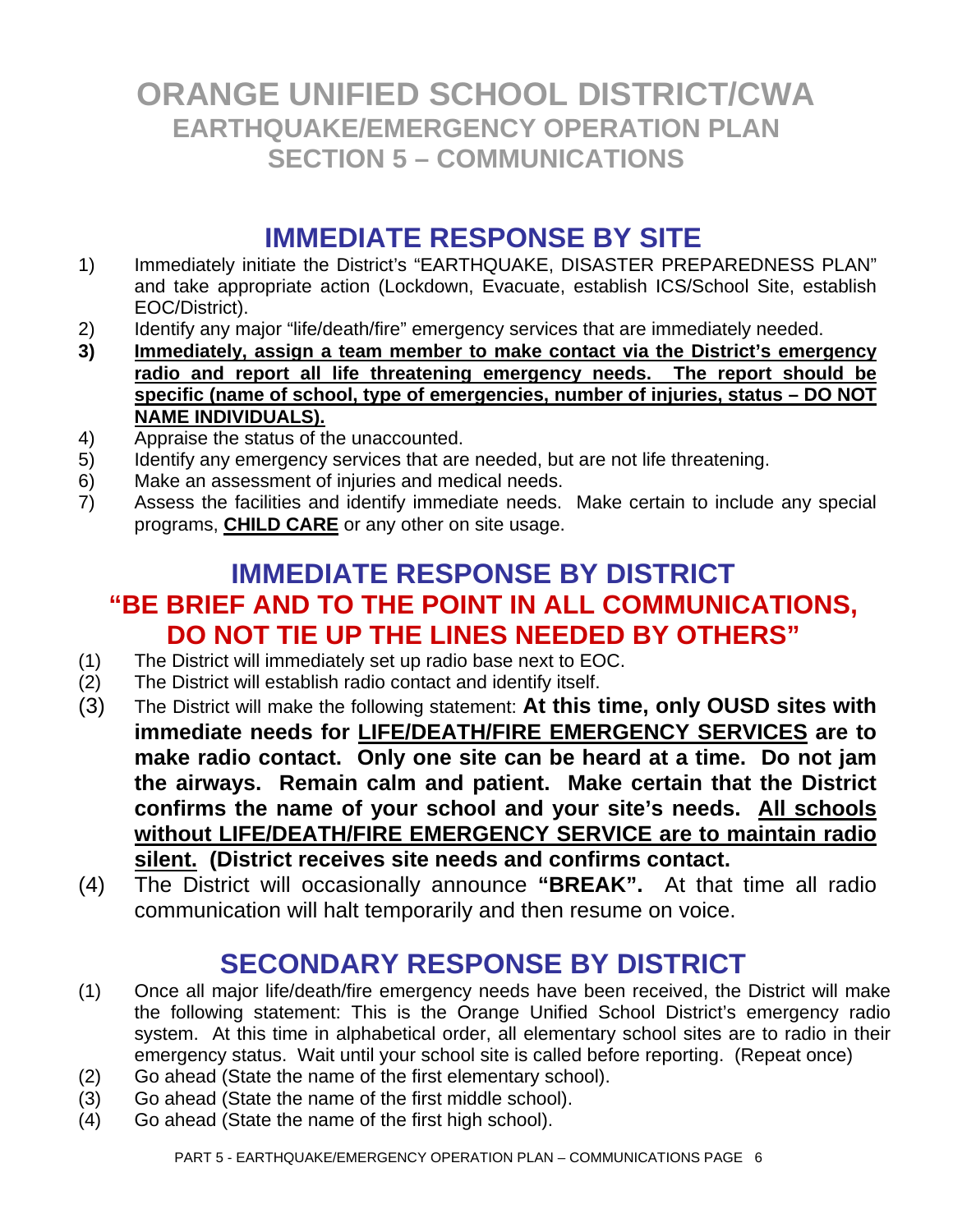- (5) Go ahead (State the name of any other district facility).
- (6) The District will return to all sites who failed to communicate when their name was called and will continue to attempt to make contact.

Radio communication will continue through out a major event and updates using the "Secondary Response" will be followed.

In the event of a major earthquake or disaster, please remember that your radio's battery is at 24 hours maximum. Each school site has been provided with an inverter that may be used in an automobile cigarette lighter for power. High schools have power generators.

## **RADIO DRILLS BY DISTRICT**

The Office of Child Welfare and Attendance will conduct "Earthquake Preparedness Radios Drills" during the course of the school year. The protocol used for the "Secondary Response" will be followed.

# **School Site Radio Drills will be conducted by CWA on:**

- **First Friday in October**
- **First Friday in January**
- **First Friday in April**

**Directions will be provided to all sites prior to the drill.** 

### **GROUND FAULT EMERGENCY TELEPHONE SYSTEM**

It is expected that the District's telephone system will be inoperable during an emergency with a power outage. To help alleviate this problem, the district put in a special jack at each site several years ago and issued an emergency phone that will be operable whenever a power outage occurs. This emergency jack is connected to your first centrex line. In addition, "Information Services" is in the process of installing a "RED PHONE" at all school sites that will function during a power outage.

Please keep in mind that when the emergency phone is in use the caller gets the impression that the phone is ringing. However, there will be no bell tone at your end.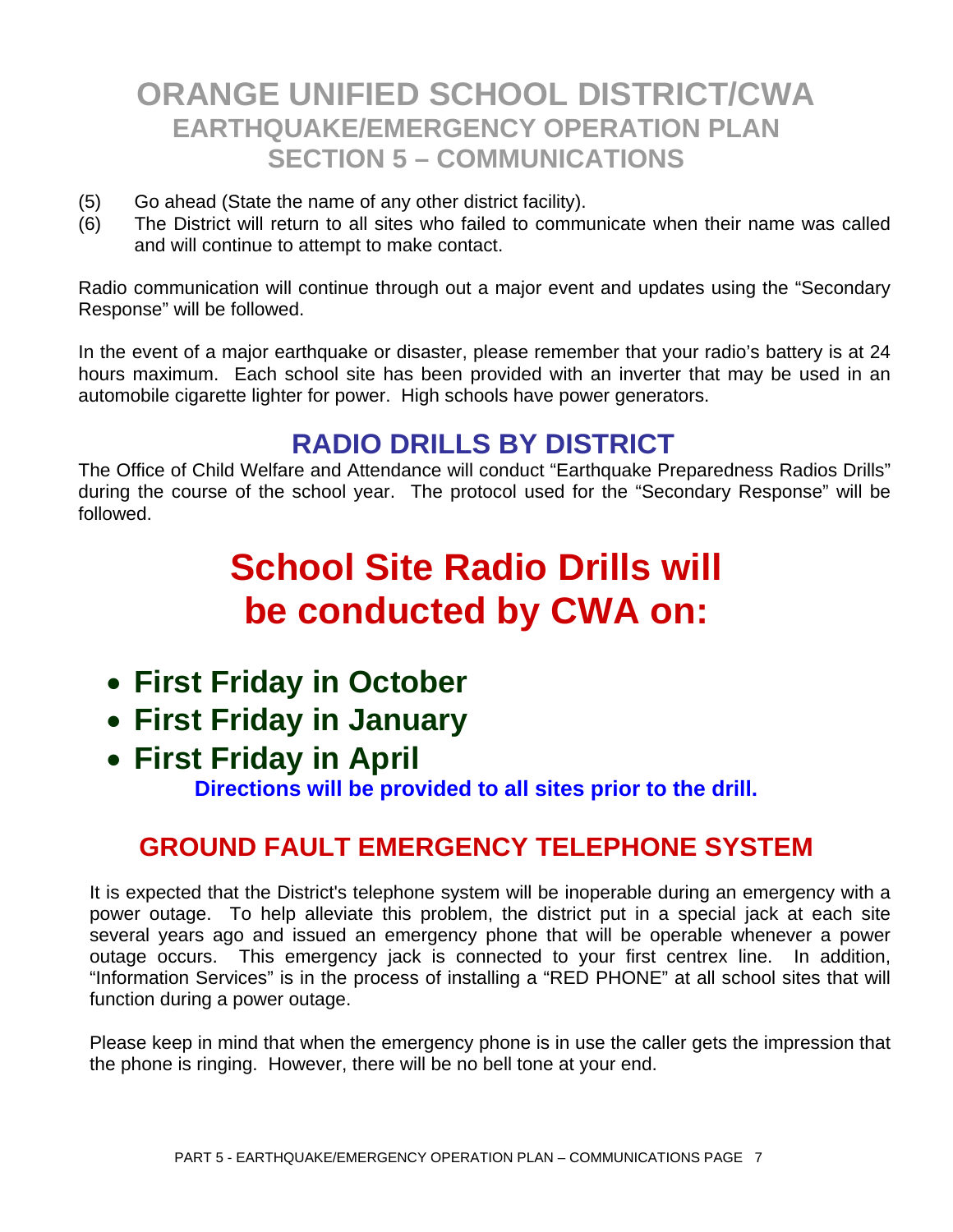٦

 $\overline{\Gamma}$ 

| <b>Technologies That Can Support Communication</b>    |                                                                                                                                                                                                                                |                                                                                                                                                                           |  |
|-------------------------------------------------------|--------------------------------------------------------------------------------------------------------------------------------------------------------------------------------------------------------------------------------|---------------------------------------------------------------------------------------------------------------------------------------------------------------------------|--|
| <b>Technology</b>                                     | Used To                                                                                                                                                                                                                        | <b>Audience Characteristics</b>                                                                                                                                           |  |
| Telephone                                             | Communicate immediately<br>٠<br>Communicate among people at<br>٠<br>different locations<br>Convey private information<br>٠                                                                                                     | Limited in number<br>Identified<br>Е                                                                                                                                      |  |
| Telecommunication<br>s Device for the<br>Deaf (TDD)   | Provide information,<br>Ξ<br>registration, or hotline numbers                                                                                                                                                                  | Hearing-impaired                                                                                                                                                          |  |
| Radio                                                 | Communicate immediately<br>п<br>Relay information to, from, or<br>٠<br>among emergency responders                                                                                                                              | Limited in number<br>$\blacksquare$<br>Identified<br>$\blacksquare$<br>Equipped with radios<br>٠                                                                          |  |
| Fax                                                   | Transmit emergency<br>п<br>information<br>Transmit detailed or reference<br>٠<br>information<br>Transmit maps and other<br>ш<br>visuals<br>Provide a hard copy of<br>п<br>information for documentation<br>or future reference | Identified<br>$\blacksquare$<br>On-site to receive message<br>$\blacksquare$                                                                                              |  |
| E-mail                                                | Provide an individual or a<br>٠<br>homogeneous group with a<br>single message                                                                                                                                                  | Limited<br>$\blacksquare$<br>Identified<br>$\blacksquare$<br>Recipients share a common language<br>$\blacksquare$<br>Sometimes limited to "subscribers"<br>$\blacksquare$ |  |
| Microphone and<br>Overhead<br>Projection<br>Equipment | Communicate with a group<br>п<br>Reinforce verbal message with<br>٠<br>maps or other graphics                                                                                                                                  | Assembled group of any size<br>$\blacksquare$                                                                                                                             |  |
| <b>Public Address</b><br>System (mobile)              | Communicate with the public<br>٠<br>when other forms of<br>communication are not<br>available or are not working                                                                                                               | Specific, limited geographic area                                                                                                                                         |  |
| <b>EAS</b>                                            | Provide an emergency warning<br>$\blacksquare$<br>message when a larger-scale<br>emergency is imminent                                                                                                                         | Identified geographic area<br>$\blacksquare$                                                                                                                              |  |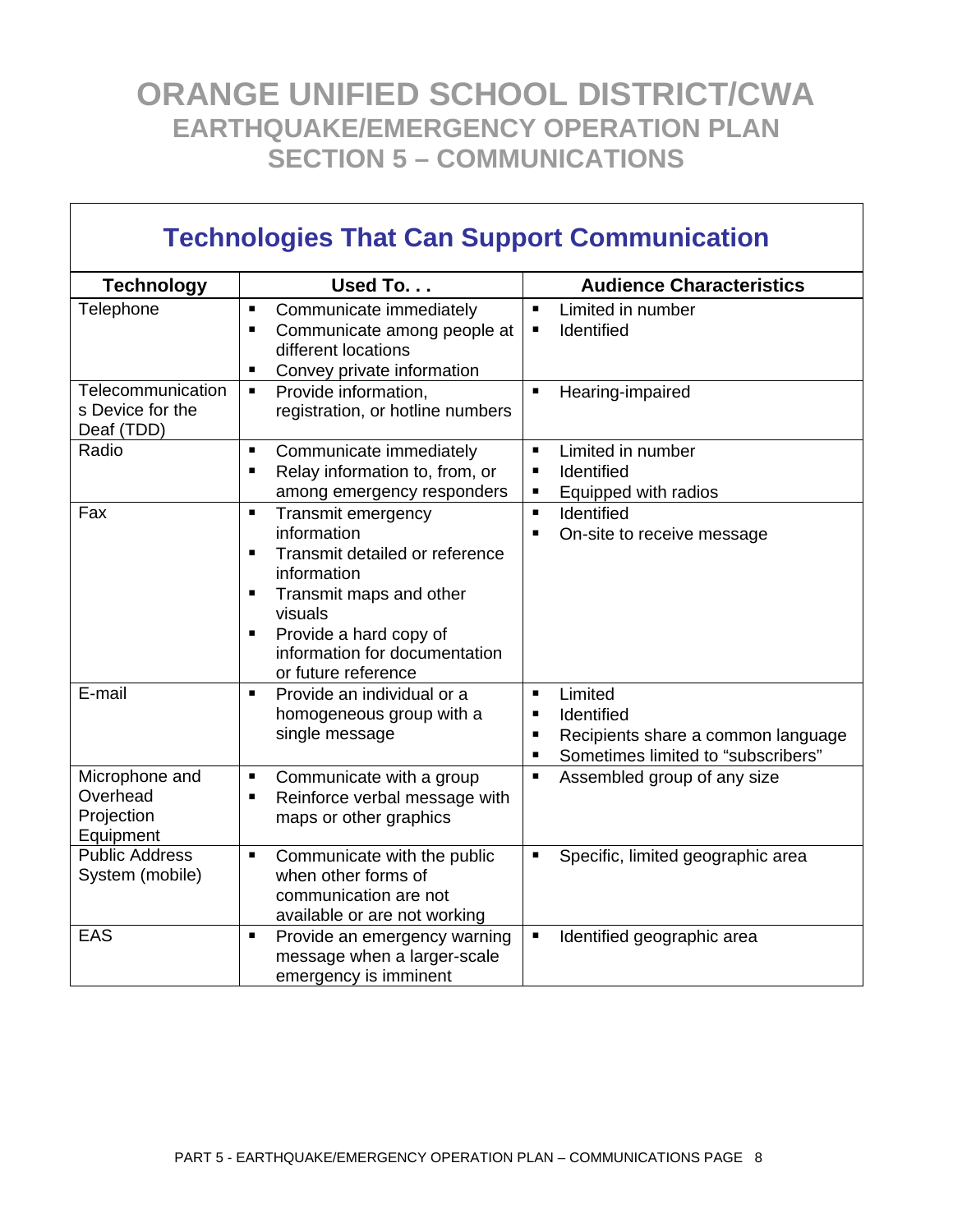| <b>Tips and Cautions for Communication Technology</b> |                                                                                                                                                                                                                                                                                                                                                                                                                                                                                          |                                                                                                                                                                                                                                                                                                                                                                                                                                                               |  |
|-------------------------------------------------------|------------------------------------------------------------------------------------------------------------------------------------------------------------------------------------------------------------------------------------------------------------------------------------------------------------------------------------------------------------------------------------------------------------------------------------------------------------------------------------------|---------------------------------------------------------------------------------------------------------------------------------------------------------------------------------------------------------------------------------------------------------------------------------------------------------------------------------------------------------------------------------------------------------------------------------------------------------------|--|
| <b>Technology</b>                                     | <b>Tips for Use</b>                                                                                                                                                                                                                                                                                                                                                                                                                                                                      | <b>Cautions in Use</b>                                                                                                                                                                                                                                                                                                                                                                                                                                        |  |
| Telephone                                             | Always identify yourself first.<br>٠<br>State immediately if the call is<br>п<br>an emergency.<br>If non-urgent in nature, ask if<br>$\blacksquare$<br>you are calling at a convenient<br>time.<br>Ensure that you have<br>appropriate privacy when you<br>make your call.<br>Have pen and paper at hand<br>to take notes.<br>Assess the listener's<br>п<br>understanding by repeating<br>key points or asking that they<br>be repeated back to you.<br>Use proper telephone<br>manners. | Do not assume that cellular telephone<br>$\blacksquare$<br>calls are private.<br>The communication (unless taped) will<br>not be documented for future reference.<br>If your conversation is on speaker<br>Е<br>phone, you may have other listeners, in<br>addition to the person you phoned.<br>The recipient relies on only the spoken<br>$\blacksquare$<br>word to understand the message. (This<br>may be less efficient than using<br>multiple stimuli.) |  |
| Telecommunications<br>Device for the Deaf<br>(TDD)    | Be sure to promote the TDD<br>п<br>access number each time<br>another phone line is<br>promoted.<br>Be sure to promote TDD<br>numbers in print.                                                                                                                                                                                                                                                                                                                                          | Test the TDD system from an equipped<br>$\blacksquare$<br>phone to ensure that it is working<br>properly.<br>Be sure that your TDD system can<br>п<br>accommodate all users.                                                                                                                                                                                                                                                                                  |  |
| Radio                                                 | Avoid jargon and codes.<br>п<br>Be brief, communicating<br>п<br>essential information only.<br>Adhere to established<br>protocols for identification,<br>communication, and signoff.                                                                                                                                                                                                                                                                                                     | Be aware that other people may<br>п<br>overhear your message, in addition to<br>the intended audience.<br>Limit to essential communication to<br>$\blacksquare$<br>avoid "clogging" or "over talking."                                                                                                                                                                                                                                                        |  |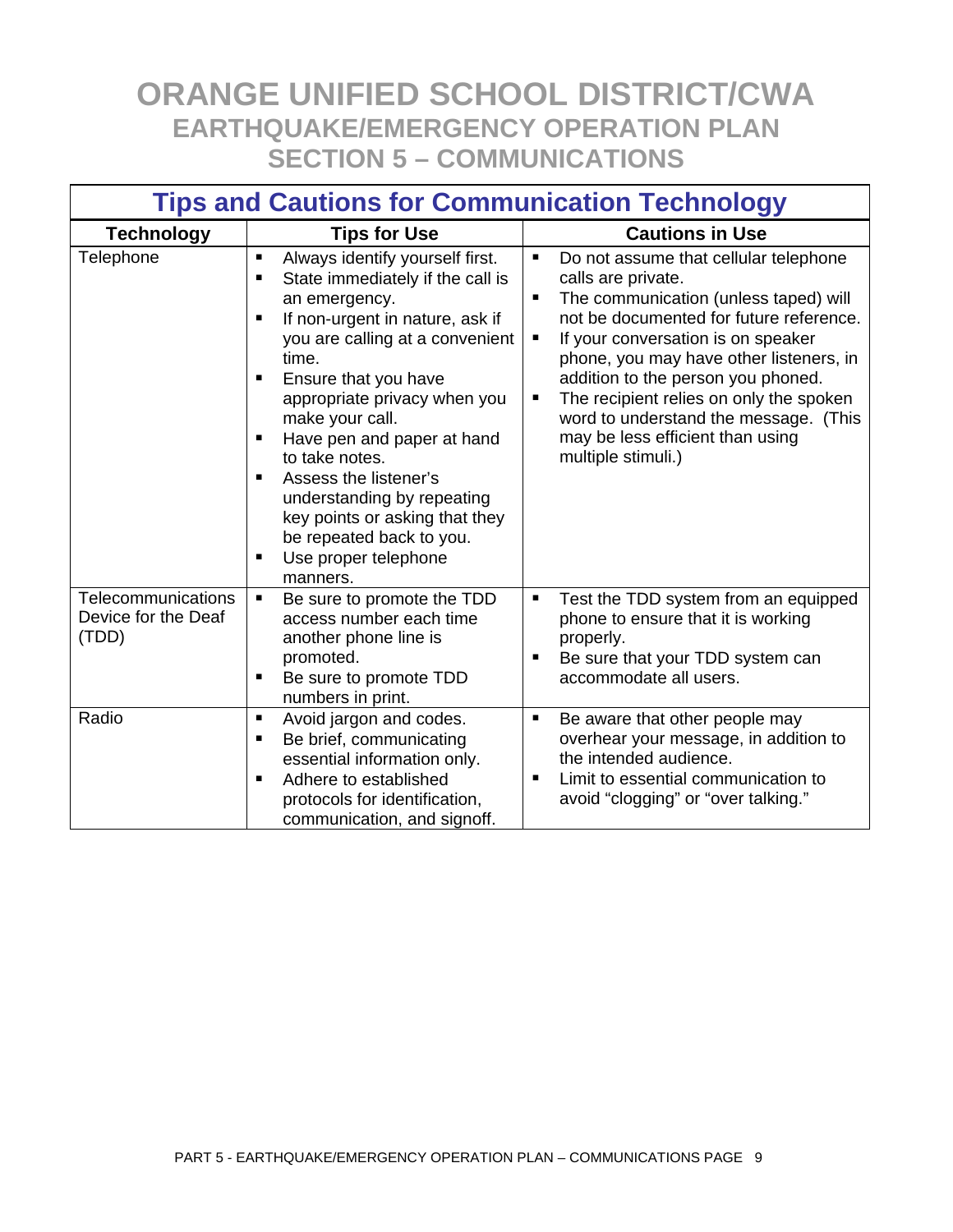| <b>Tips and Cautions for Communication Technology (Continued)</b> |                                                                                                                                                                                                               |                                                                                                                                                                                                                                                                                                                                       |  |
|-------------------------------------------------------------------|---------------------------------------------------------------------------------------------------------------------------------------------------------------------------------------------------------------|---------------------------------------------------------------------------------------------------------------------------------------------------------------------------------------------------------------------------------------------------------------------------------------------------------------------------------------|--|
| <b>Technology</b>                                                 | <b>Tips for Use</b>                                                                                                                                                                                           | <b>Cautions in Use</b>                                                                                                                                                                                                                                                                                                                |  |
| Fax                                                               | $\blacksquare$<br>Follow rules for good writing.<br>Include a cover sheet to ensure<br>$\blacksquare$<br>receipt. Include the number of<br>pages on the cover sheet.<br>Request confirmation of receipt.<br>п | $\blacksquare$<br>Speed of transmission does not<br>negate the need for good writing<br>and/or good manners.                                                                                                                                                                                                                          |  |
| E-mail                                                            | Follow rules for good writing<br>п<br>Request notification of receipt<br>п                                                                                                                                    | As with faxes, speedy delivery<br>does not negate the need for<br>complete sentences and proper<br>spelling and grammar.<br>E-mail can be revised or<br>tampered with without your<br>permission.<br>You do not know how frequently<br>п<br>recipients check e-mail.<br>E-mail can be forwarded<br>٠<br>beyond its intended audience. |  |
| Microphone and<br>Overhead<br>Projection<br>Equipment             | Be familiar with the operation of<br>Ξ<br>all equipment.<br>Ensure that projected materials<br>$\blacksquare$<br>are clear and professional.                                                                  | Using this method in a small<br>$\blacksquare$<br>group may appear impersonal.<br>Many projectors lack the<br>٠<br>capability of projecting fine<br>detail.                                                                                                                                                                           |  |
| <b>Public Address</b><br>System                                   | Enunciate clearly.<br>٠<br>Keep messages simple.<br>$\blacksquare$<br>Repeat key information often<br>٠<br>enough to account for changes<br>in audience.                                                      | $\blacksquare$<br>It is difficult to convey different<br>messages to segments of the<br>population.<br>It is challenging to assess the<br>ш<br>demographics or special<br>communication needs of a<br>mobile group.                                                                                                                   |  |
| <b>EAS</b>                                                        | $\blacksquare$<br>Ensure that technology used<br>adds meaning rather than<br>confusion (e.g., do not use<br>satellite images or complex<br>terminology without<br>explanation).                               | $\blacksquare$<br>Test EAS technology regularly<br>to ensure that it is operable<br>when needed.                                                                                                                                                                                                                                      |  |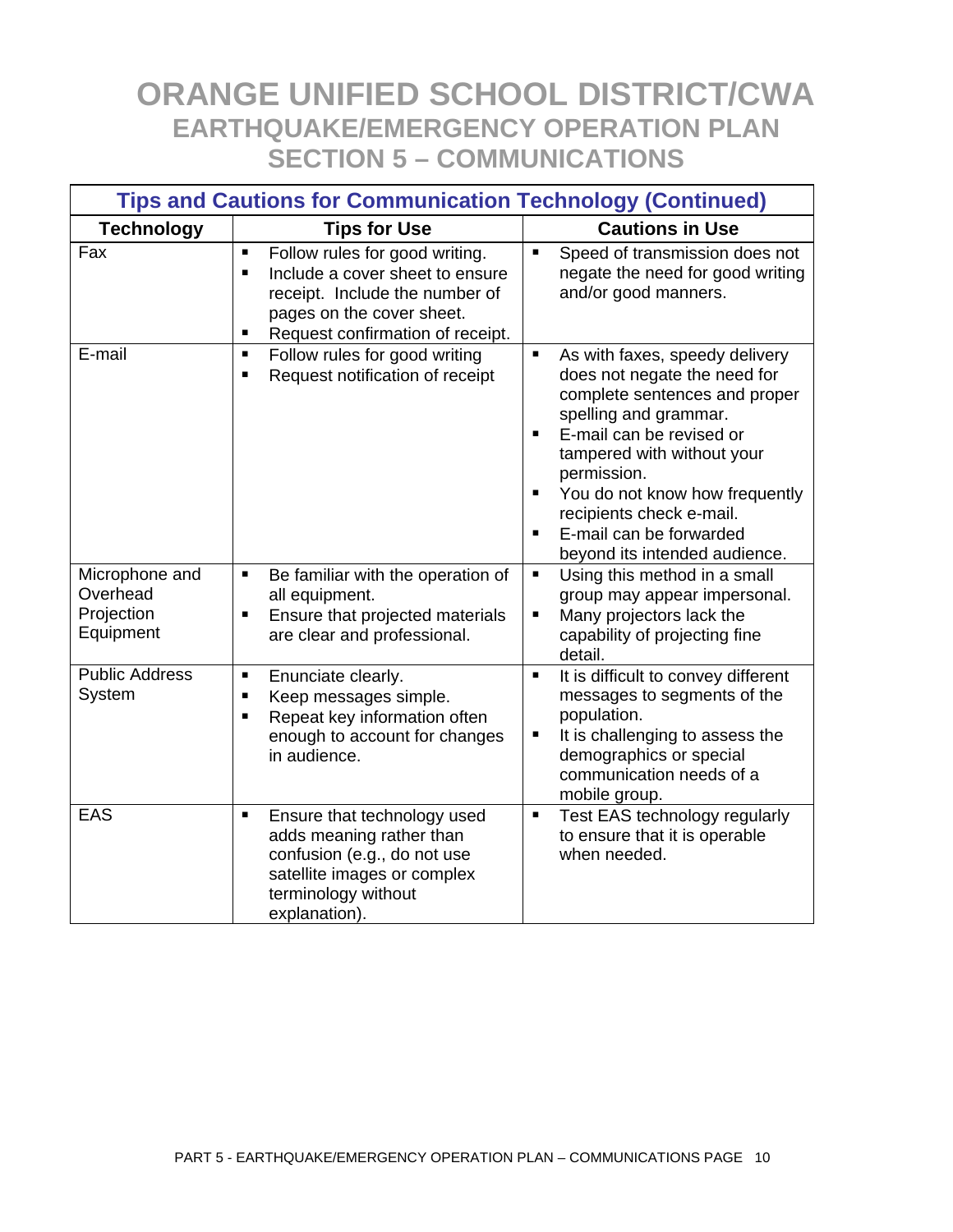# **IMPORTANT CONTACTS**

#### **EMERGENCY BUSINESS TELEPHONE NUMBERS**

#### **POLICE DEPARTMENTS**

 **Anaheim Station: 765-1900 Anaheim Sub St.: 765-3800 Garden Grove: 638-6611 Orange: 744-7444 Santa Ana: 834-4211 Silverado: 647-7000 Sheriffs: 647-7000 Villa Park Sub St. 647-1832** 

#### **FIRE DEPARTMENTS**

 **Anaheim: 533-1305 Garden Grove: 534-4341 Orange: 633-1313 Santa Ana: 542-2311 Silverado: 538-3501 Villa Park: 538-3501** 

#### **HOSPITALS**

**Chapman Medical Center 633-0011 - 1390 Emergency Room 2601 E. Chapman Orange, CA 92869** 

**CHOC Hospital: 997-3000 771-8233 Emergency Room 455 S. Main St. Orange, CA 92868** 

**U S Health Works (Convenient) 921-0911 or 288-8303 1045 N. Tustin Ave. Orange, CA 92868** 

**Kaiser Hospital: 279-4000 441 Lakeview Ave. Anaheim, CA 92807**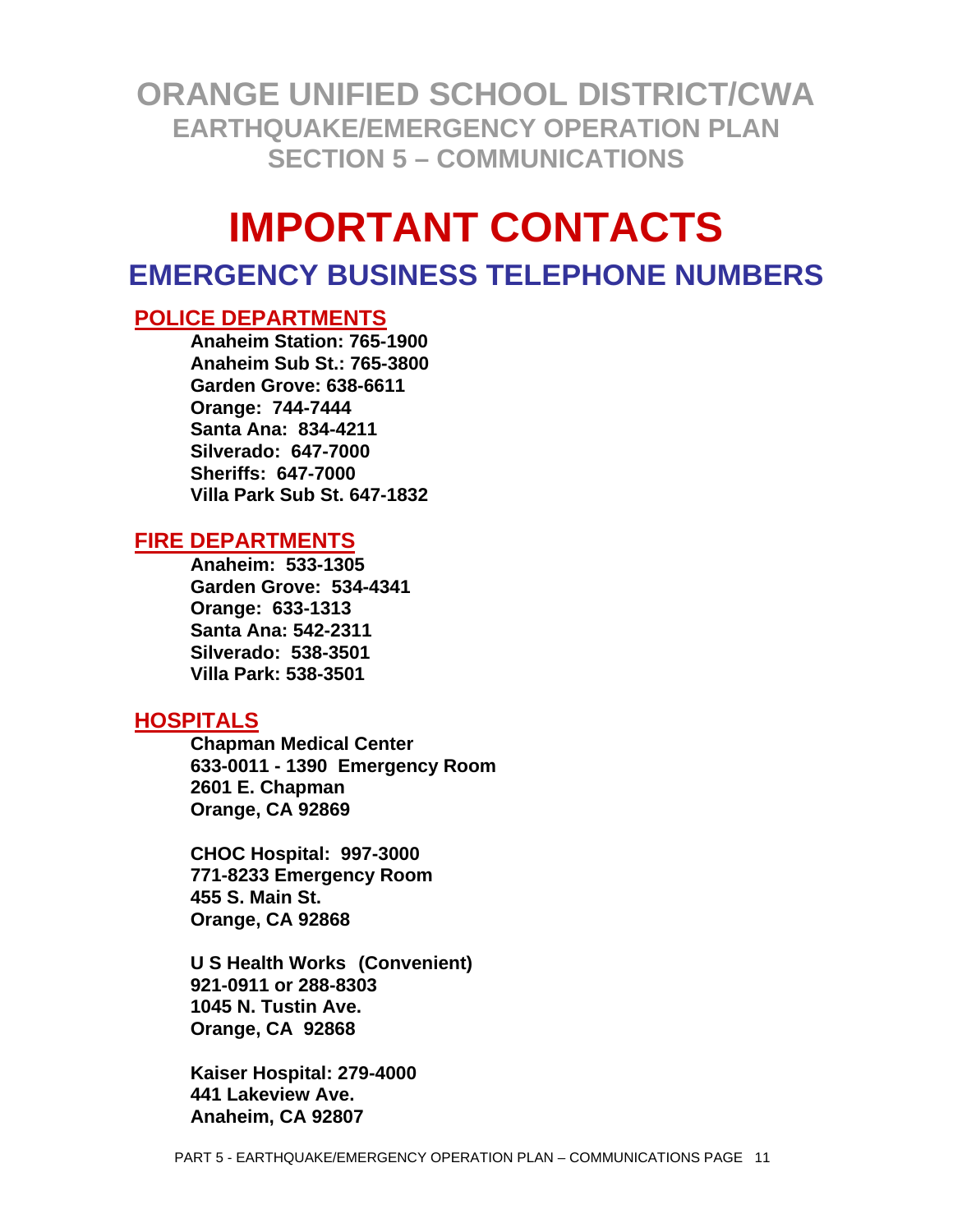**St. Joseph Hospital: 633-9111 Emergency Room: 771-8233 1100 W. Stewart Dr. Orange, CA 92868** 

 **U.C.I. Medical Center: 456-6011 Emergency Room: 456-5703 101 The City Dr. Orange, CA 92868** 

 **Western Medical Center: 835-3555 1001 N. Tustin Santa Ana, CA 92705** 

#### **OTHER AGENCIES**

**OUSD Security: 997-6396 OUSD Maintenance: 997-6378** 

**Orange City Disaster Coordinator: 288-2505 176 S. Grand Orange, CA 92866** 

 **American Red Cross: 481-5300 601 N. Golden Circle Dr. Santa Ana, CA 92705** 

 **Salvation Army Family Services 542-9750 818 E. 3rd Street Santa Ana, CA 92701** 

 **United Way of Orange 714-771-7743 170 S. Olive St. Orange, CA 92866** 

 **Y.W.C.A.: 633-4950 146 N. Grand Orange, CA 92866**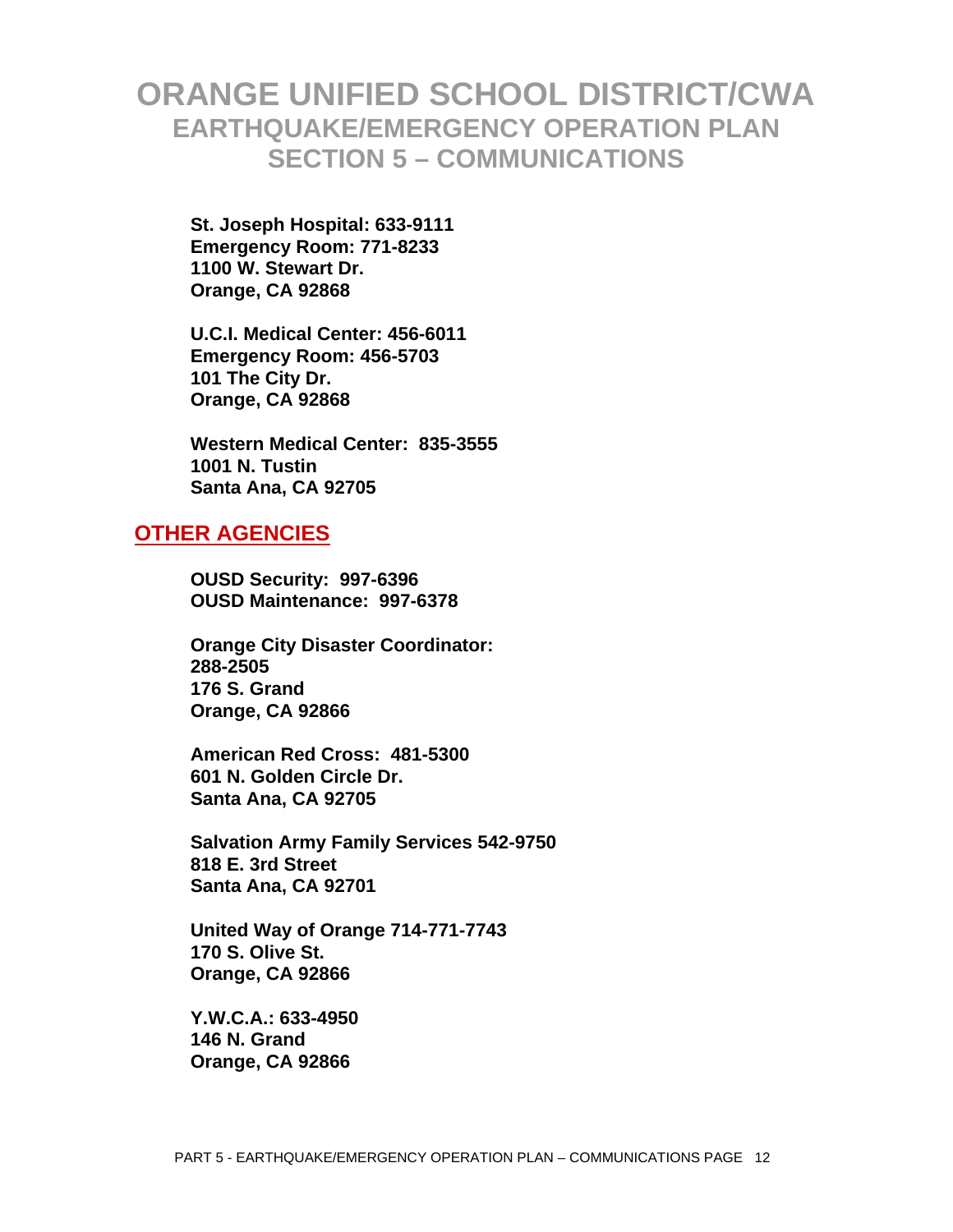#### **EOC Emergency Links:**

#### **Info Link Orange County** *"Your 2-1-1 Service Provider"*

Call 2-1-1 or 1-888-600-4357 to be linked to health and human care services and supports. We will help connect you to resources for shelter, food, clothing, healthcare, counseling, school enrollment, childcare, employment services, housing programs and/or housing opportunities with local families, financial aid services, and many other programs to help you resettle in Orange County. We are working with a broad range of partners and want to help connect you to their programs and services.

#### **Red Cross, Orange County Chapter**

Call 714-481-5300 to contact the Orange County Chapter of the American Red Cross. Red Cross assistance to evacuees may include funds for food, clothing, lodging, and medications or other health care items. Assistance varies based on the needs of the individual clients. The Chapter is located in Santa Ana, CA.

#### **FEMA - Federal Emergency Management Agency**

Evacuees may register with FEMA by calling **800-621-FEMA (3362).** Hearing or speech impaired? Call us at 1-800-462-7585. The current hours and days of operation are 24 hours per day 7 days per week. Currently the lines are quite congested and the best time to call is 2a.m. to 6a.m. EDT. FEMA is also accepting on-line registration. The FEMA home page is www.fema.gov .

#### **Health Care Agency (HCA), County of Orange**

Call 1-800-564-8448 for the Health Referral Line at HCA. HCA can provide information on community health care resources and public health services, Monday-Friday from 8 a.m. to 5 p.m. Assistance available in English, Spanish and Vietnamese. If you are experiencing a medical emergency call 9-1-1. Call 1-866-830-6011 for counseling services at the HCA. HCA will provide mental health evaluations, interventions, linkages to community mental health services and resources for family members. The community intervention services are available Monday-Friday from 8:00 a.m. to 5:30 p.m. An on call clinician is available after-hours as well. Services are provided in English, Spanish and Vietnamese.

#### **Social Service Agency (SSA), County of Orange**

Call 714-541-7700 for information about where to apply for SSA Programs, including CalWORKs cash assistance and support services for needy families; Food Stamps to help pay for food items; Medi-Cal for health care coverage; and General Relief cash assistance for individuals who are ineligible for other assistance programs. Call the Child Abuse Registry at 714-940-1000 or 800-207-4464 if you suspect a child is being neglected or abused. Call the Adult Protective Services Registry toll free at 800-451-5155 if you suspect an adult is being neglected or abused.